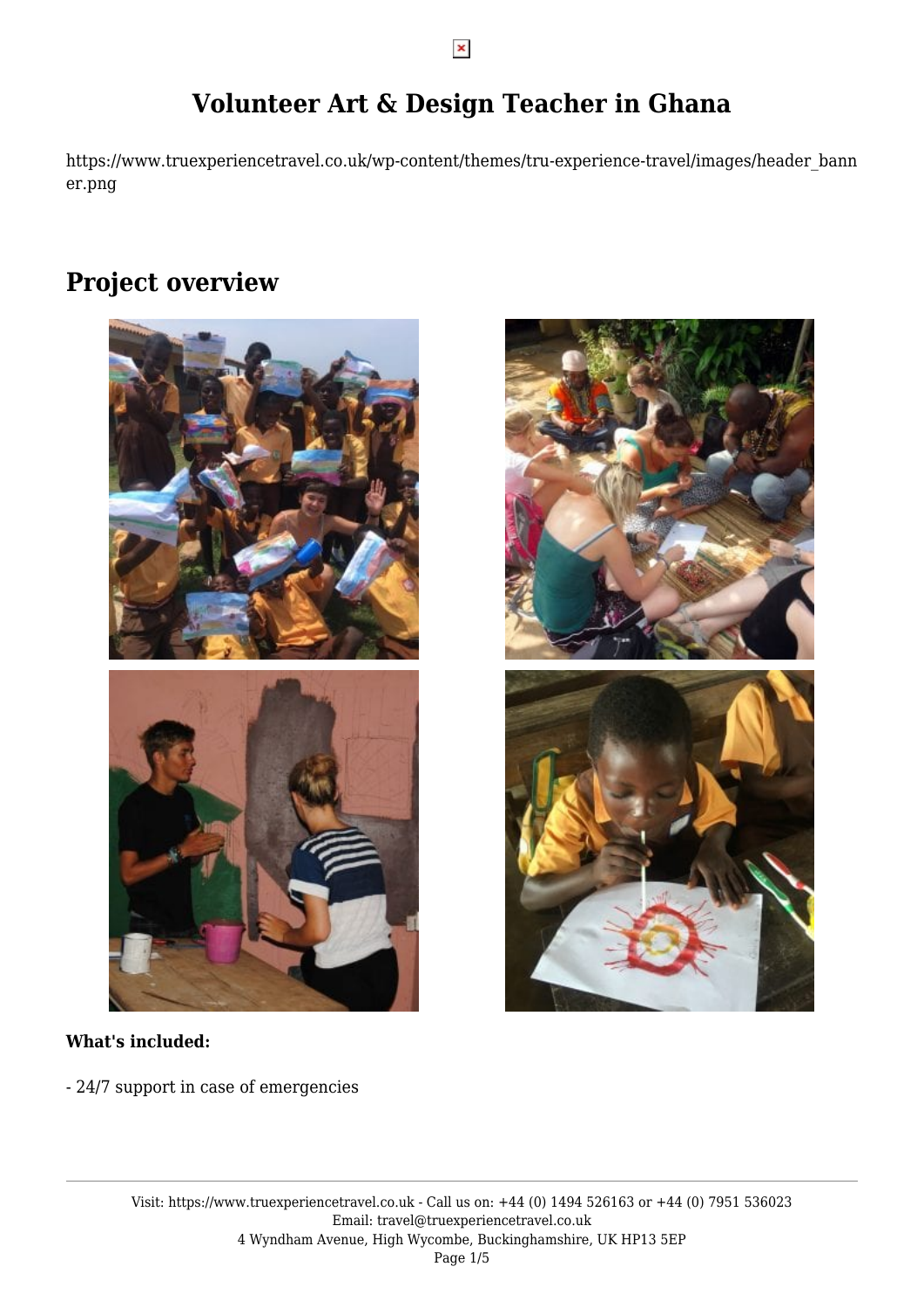# **Volunteer Art & Design Teacher in Ghana**

https://www.truexperiencetravel.co.uk/wp-content/themes/tru-experience-travel/images/header\_bann er.png

- Accommodation
- Airport Pick up
- English speaking coordinator
- Meals
- Orientation

#### **What's not included:**

- Flights
- Travel insurance
- Vaccination
- Visa

# **Project itinerary**

This is a one-of-a-kind cultural exchange, where no two days will be the same! During your time as a **volunteer art and design teacher in Ghana**, you will be working in different Art Clubs and with children of varying ages. Be aware that your schedule may change, dependent on the availability of local artisans and the clubs you are working with.

### **Mandatory Orientation Day**

On the Monday of your first week at this location, you will join our orientation day to familiarize yourself with the surroundings, as well as local culture. Your program will continue as usual from Tuesday onward throughout the rest of the week.

### **Orientation Day Schedule**

- Introduction meeting, House rules, Setting Expectations,
- Health and Safety Advice and handling of documents.
- Ghanian Do's and Don'ts, Ghanian Culture Lessons and
- Language Lessons.Tour around the local area
- Drive into Accra to visit the museum and craft market,
- Independence Square and Oxford street.
- Visit local shops and amenities.
- Lunch
- Meet some of our academy athletes at our training centre, help with our after school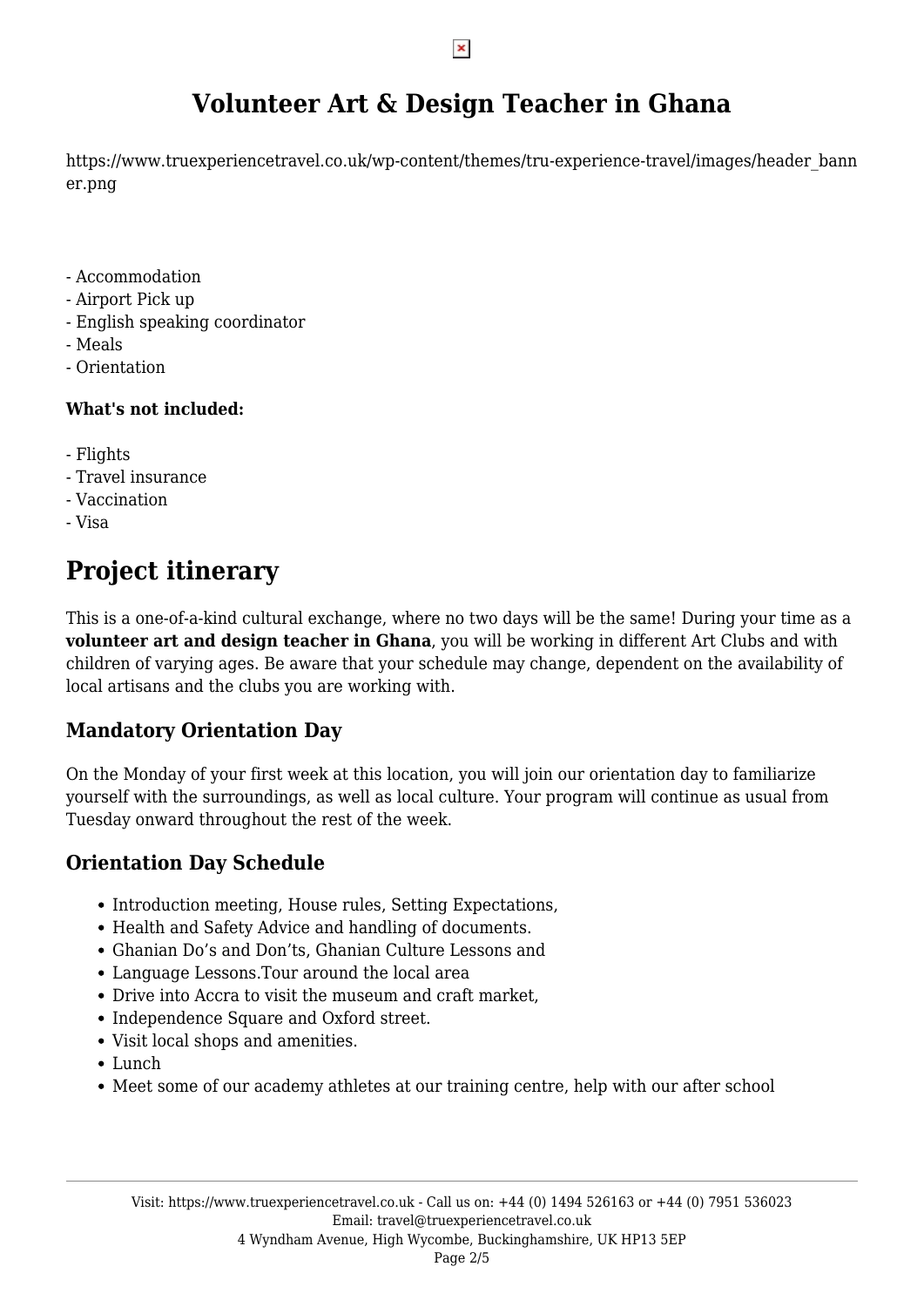# **Volunteer Art & Design Teacher in Ghana**

https://www.truexperiencetravel.co.uk/wp-content/themes/tru-experience-travel/images/header\_bann er.png

programme or visit the community children we support with our programs.

### **Weekly Schedule**

#### **Monday**

- Breakfast
- Introduction
- Lunch
- Introduction
- Dinner

### **Tuesday to Friday**

- Breakfast
- Teaching at the school
- Lunch
- Teaching at the school
- Preparation time for the next day
- Dinner

### **Please note:**

Cost of transport to locations is not included, but will usually be around £1.50 per day.

This schedule can be changed depending on weather conditions and unforeseen circumstances.

## **Evenings and Weekends**

After a day of creative exploits, you can choose to explore the area or simply chill. Many of our volunteers enjoy mixing with their new volunteer friends through the week and plan bigger outings at the weekends!

## **Places to Visit**

There's so much to see in Ghana – here are some of the destinations that we think you'll love!

Cape Coast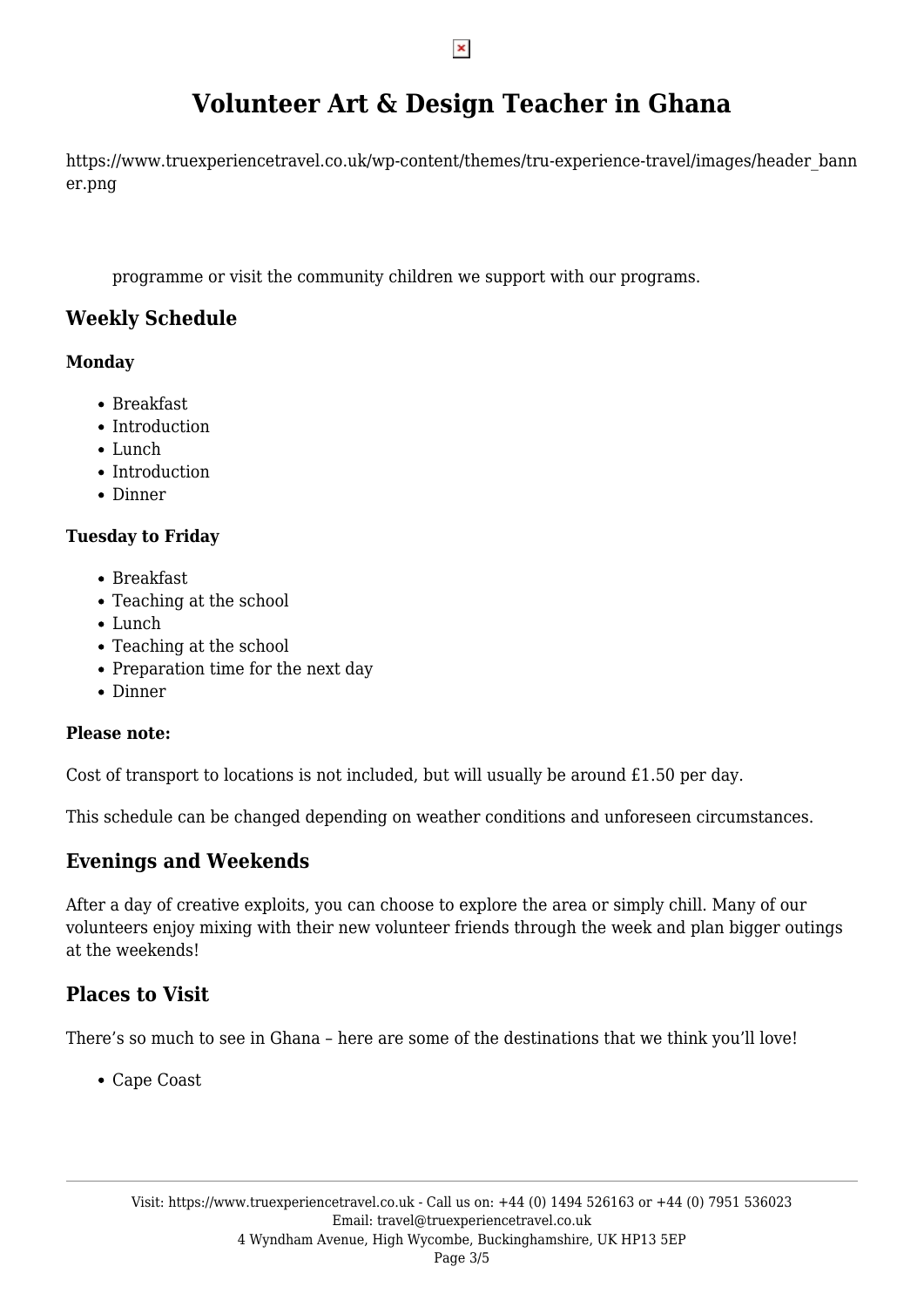## **Volunteer Art & Design Teacher in Ghana**

https://www.truexperiencetravel.co.uk/wp-content/themes/tru-experience-travel/images/header\_bann er.png

- Lake Volta
- Elmina Castle
- Manhyia Palace
- National Museum of Ghana
- Kwame Nkrumah National Park
- Accra Mall
- Bojo Beach
- Aburi Botanical Gardens